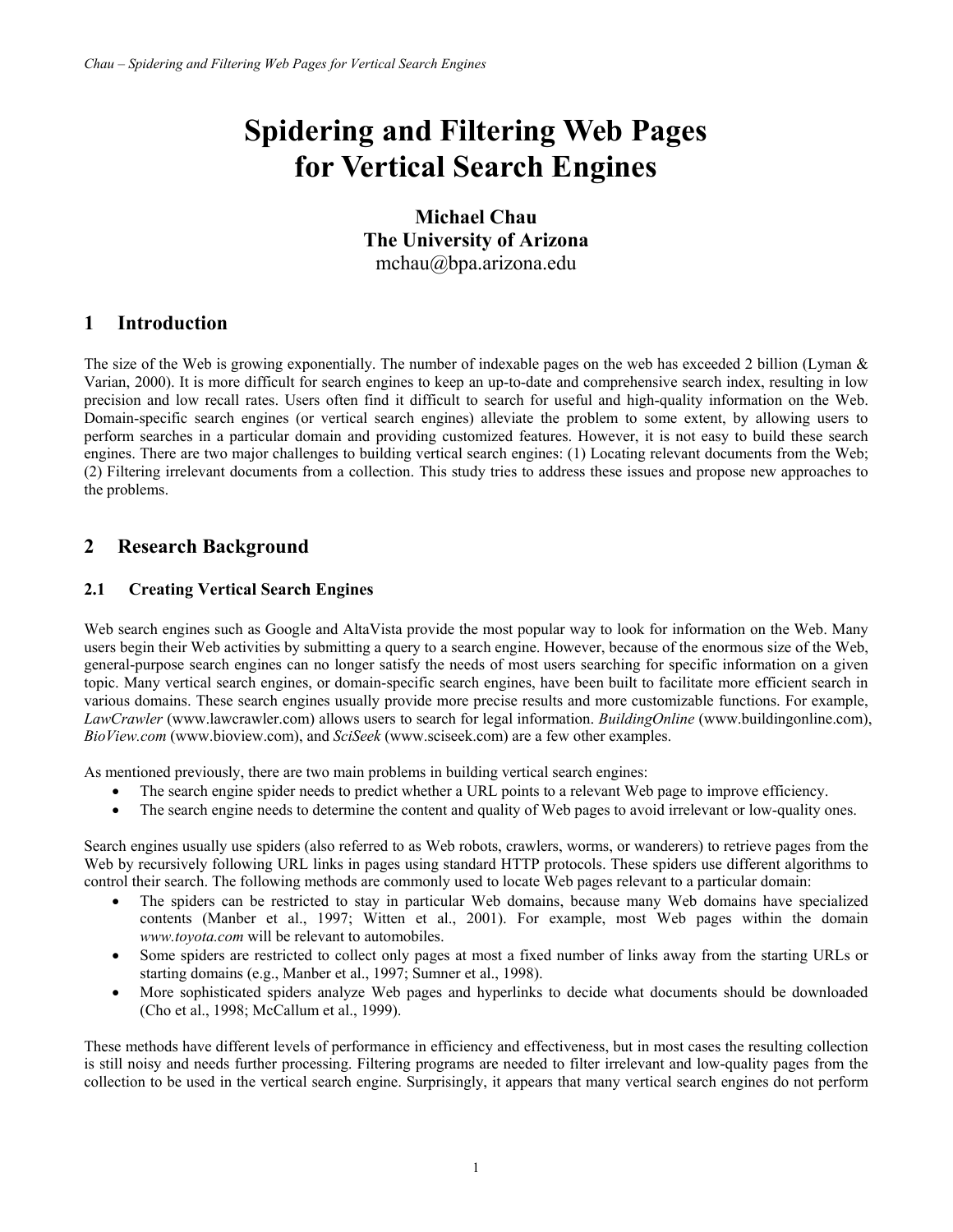filtering (e.g., NanoSpot, Galaxy). They assume that most pages found in the starting domains (or at a specified depth) are relevant. For search engines that employ filtering, the techniques used include:

- Domain experts manually determine the relevance of each Web page (e.g., Yahoo).
- In the simplest automatic way, the relevance of a Web page can be determined by the occurrences of particular keywords (e.g., computer) (Cho et al., 1998).
- TF\*IDF (term frequency \* inverse document frequency) is calculated based on domain-expert created lexicon. Web pages are compared with a set of relevant documents, and those with a similarity score above a certain threshold are considered relevant (Baujard et al., 1998).
- Text classification techniques, such as Naive Bayesian classifier, also have been applied to Web page filtering (Chakrabarti et al., 1998, McCallum et al., 1999).

#### **2.2 Text Classification**

Text classification is the study of classifying textual documents into predefined categories. The topic has been extensively studied at SIGIR conferences and evaluated on standard testbeds. There are a few major approaches. For example, the Naive Bayesian method has been widely used (e.g., Koller & Sahami, 1997; Lewis & Ringuette, 1994; McCallum et al., 1999). It uses the joint probabilities of words and categories to estimate the probabilities of categories given a document. Documents with a probability above a certain threshold are considered relevant.

The k-nearest neighbor method is another widely used approach in text classification. For a given document, the k neighbors that are most similar to a given document are first identified (Iwayama & Tokunaga, 1995; Masand et al., 1992). The categories of these neighbors are then used to decide the category of the given document. A threshold is also used for each category.

Neural network programs, designed to model the human neural system and learns patterns by modifying the weights among nodes based on learning examples, also have been applied to text classification. Feedforward/backpropagation neural network was usually used (Wiener et al., 1995; Ng et al., 1997; Lam & Lee, 1999). Term frequencies or TF\*IDF of the terms are used as the input to the network. Based on learning examples, the network will be trained to predict the category of a document. Another new technique used in text classification is called support vector machine (SVM), a statistical method that tries to find a hyperplane that best separates two classes (Vapnik, 1995). Joachims first applied SVM in text classification problem (Joachims, 1998). It has been shown that SVM achieved the best performance on the Reuters-21578 data set (Yang and Liu, 1999).

In addition to general text documents, classification also has been studied on Web pages. Web pages are often noisy, but they provide additional information for each document. For example, text from neighborhood documents has been used in attempt to improve classification performance. However, it turns out to worsen performance because there are often too many neighbor terms and too many cross-linkages between different classes (Chakrabarti et al., 1998; Yang et al., 2002). Use of other information of neighborhood documents have been proposed, such as the predicted category of neighbors as additional information (Chakrabarti et al., 1998; Oh et al., 2000), the anchor text pointing to a document (Furnkranz, 1999), or the outgoing links to all other documents (Joachims et al., 2001). It has been shown that using such additional information improves classification results.

#### **2.3 Web Structure Analysis**

In recent years, Web link structure has been widely used to infer important information about pages, intuitively, the author of a Web page A places a link to Web page B if he or she believes that B is relevant to A, or of good quality. Usually, the larger the number of in-links, the better a page is considered to be. The rationale is that a page referenced by more people is likely to be more important than a page that is seldom referenced. One can also obtain the anchor text that describes a link. Anchor text is the underlined, clickable text of an outgoing link in a Web page. Anchor text may provide a good description of the target page because it represents how other people linking to the page actually describe it.

In addition, it is reasonable to give a link from an authoritative source (such as Yahoo) a higher weight than a link from an unimportant personal homepage. Researchers have developed several algorithms to address this issue. Among these, PageRank and HITS are the two most widely used.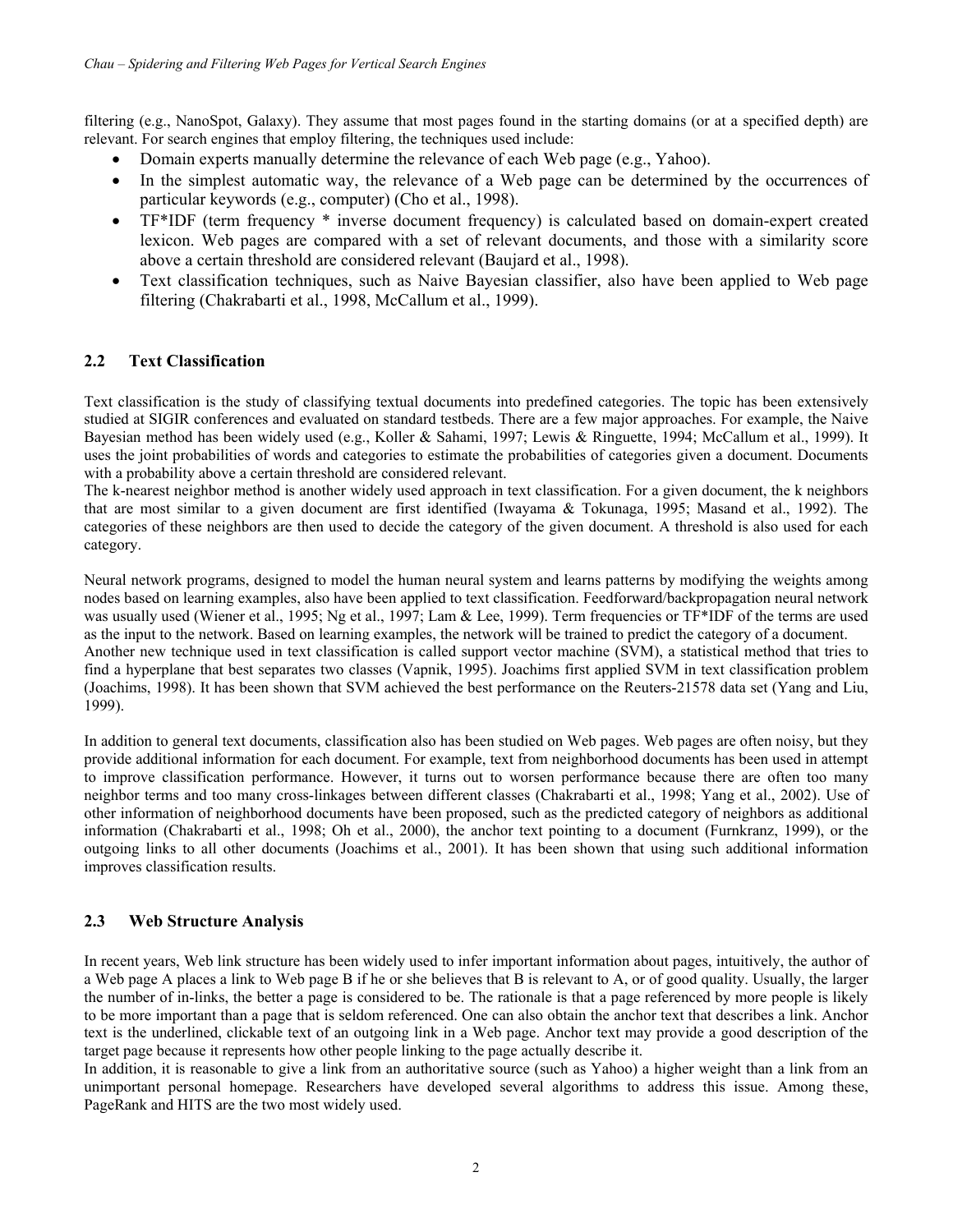The PageRank algorithm is computed by weighting each in-link to a page proportionally to the quality of the page containing the in-link (Brin & Page, 1998). The quality of these referring pages also are determined by PageRank. Thus, the PageRank of a page p is calculated recursively as follows:

PageRank(p) = 
$$
\frac{1-d}{n} + d \times \sum_{\substack{all \text{ q linking} \\ \text{to p}}} \left( \frac{PageRank(q)}{c(q)} \right)
$$
where *d* is a damping factor between 0.4

where *d is a damping factor between 0 and 1, n is the total number of pages in the collection, c*(*q*) *is the number of out-going links in q.*

Intuitively, a Web page has a high PageRank score if the page is linked from many other pages, and the scores will be even higher if these referring pages are also good pages (pages that have high PageRank scores). It is also interesting to note that the PageRank algorithm follows a random walk model. The PageRank score of a page is proportional to the probability that a random surfer clicking on random links will arrive at that page. Applied in the commercial search engine Google, this score has been shown to be very effective for ranking search results (Brin & Page, 1998). Computation time, however, is a main problem in using PageRank. The PageRank score of each Web Page has to be calculated iteratively, making it computationally expensive.

Kleinberg proposed a measure called the HITS (Hyperlink-Induced Topic Search) algorithm (Kleinberg, 1998), which is similar to PageRank, in the HITS algorithm, authority pages are defined as high-quality pages related to a particular topic or search query. Hub pages are those that are not necessarily authority themselves but provide pointers to other authority pages. A page that many others point to should be a good authority, and a page that points to many others should be a good hub. Based on this intuition, two scores are calculated in the HITS algorithm for each Web page: an authority score and a hub score. They are calculated as follows:

*AuthorityS core* (*p*) = 
$$
\sum_{all \text{ } q \text{ } limits \atop \text{ } top}} (HubScore(q))
$$
  
*HubScore* (*p*) = 
$$
\sum_{all \text{ } r \text{ } limits \atop \text{ } from \text{ } p} (AuthorityScore(r))
$$

A page with a high authority score is one pointed to by many hubs, and a page with a high hub score is one that points to many authorities. One example that applies the HITS algorithm is the Clever search engine (Chakrabarti et al., 1999) which achieves a higher user evaluation than the manually compiled directory of Yahoo.

### **3 Research Questions**

Based on the review, I found it possible to improve the traditional approaches used in building vertical search engines described in Section 2.1. In Web page spidering, existing approaches are either computationally expensive or not effective. The performance would be improved if Web content and Web structure analysis could be effectively combined. In Web page filtering, most traditional approaches are not robust to spamming, a popular practice in which Web page authors manipulate the page content to boost ranking. Using text classifiers for Web page filtering seem to be the most promising, given their good performance in traditional text classification. However, a major problem is that most classifiers were evaluated using at least 2/3 data for training, which is not feasible in vertical search engine creation as only a small number of documents (hundreds) can be tagged for classifying a large number of documents (millions). Also, in both Web page spidering and Web page filtering, most existing techniques do not make use of domain knowledge, and they do not consider the quality of documents, which is important in vertical search engines.

In this study, the following research questions are investigated: (1) Can existing graph search algorithms and Web analysis techniques be integrated to create a collection of Web pages of high relevance and good quality for a vertical search engine? (2) Can Web structure analysis techniques be used to help create a vertical search engine? (3) Can domain knowledge be used to enhance Web page spideirng and Web page filtering for a vertical search engine? (4) Can Web page classification be applied to a large collection (e.g., a million documents) with only a standard number (a few hundred) of training examples?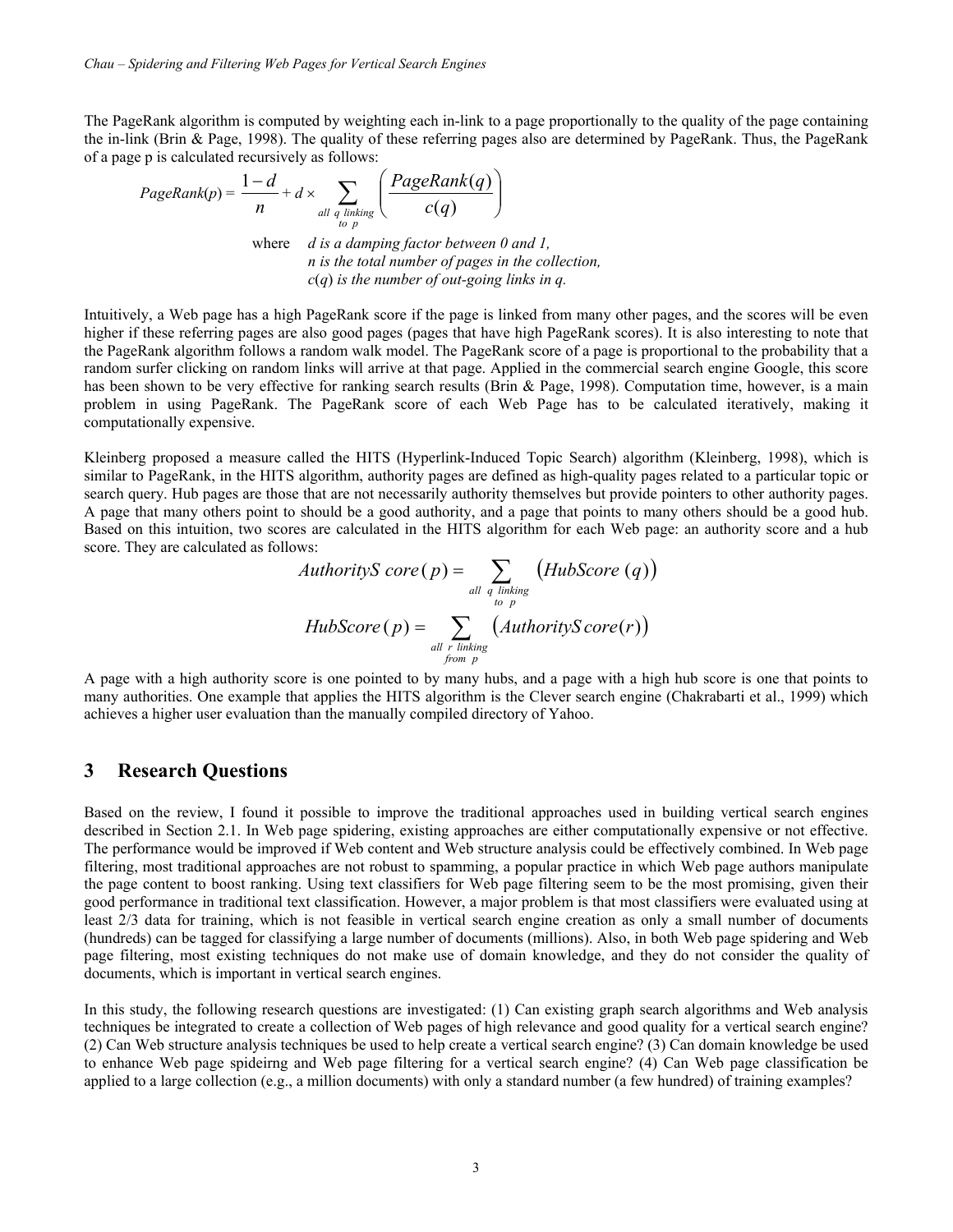## **4 Proposed Approach**

#### **4.1 Web Page Spidering**

Aimed at combining different Web content and structure analysis techniques to build spider programs for vertical search engines, we developed and compared three versions of Web spiders, namely, (1) Breadth-First Search (BFS) Spider, (2) PageRank Spider, and (3) Hopfield Net Spider. The BFS Spider follows a simple breadth-first search algorithm. The PageRank Spider, adopted from Cho et al. (1998), employs a best-first search, using the PageRank score of each unvisited URL as the heuristics. The Hopfield Net Spider follows a spreading activation algorithm. In this approach the Web is modeled as a Hopfield Net, a single-layered, weighted neural network (Hopfield, 1982). Nodes are activated in parallel and activation values from different sources are combined for each individual node until the activation scores of nodes on the network reach a stable state (convergence). The Hopfield Net Spider starts with a set of seed URLs represented as nodes, activates neighboring URLs, combines weighted links, and determines the weights of newly discovered nodes. An initial set of seed URLs is given to the system and each of them is represented as a node with a weight of 1.  $\mu(t)$  is defined as the weight of node *i* at iteration *t*. The spider fetches and analyzes these seed Web pages in iteration 0. The new URLs found in these pages are added to the network. Proceeding to the next iteration, the weight of each node is calculated as follows:

$$
\mu_i(t+1) = f_s\left(\sum_{\substack{\text{every known} \\ \text{parent hof } i}} w_{h,i} \mu_h(t)\right)
$$

where  $w_{hi}$  is the weight of the link between two nodes and  $f_s$  is the SIGMOID transformation function that normalized the weight to a value between 0 and 1. After the weights of all the nodes in the current iteration are calculated, the spider needs to decide which node (URL) should be activated (visited) first. As the weights decide the order in which URLs are to be visited, it is very critical to the effectiveness of the algorithm. The set of nodes in the current iteration are then visited and fetched from the Web in descending order of weight. After all the pages with a weight greater than a threshold have been visited and downloaded, the weight of each node in the new iteration is updated to reflect the quality and relevance of the downloaded page content. The above process is repeated until the required number of Web pages have been collected or until the average weight of all nodes in an iteration is smaller than a maximum allowable error.

#### **4.2 Web Page Filtering**

In order to address the problems with the current approaches in Web page filtering, feature-based approach is proposed, instead of representing each document as a bag of words, each Web page is represented by a limited number of features. This reduces the dimensionality of the classifier and thus the number of training examples needed. The characteristics of Web structure also can be incorporated into these features.

The relevance and quality of a Web page can be determined by the following aspects: (1) page content, (2) page content of neighbors, and (3) link information. Several features are defined for each aspect. Page content score can be defined based on a domain lexicon (Baujard et al., 1998). Two features will be used:

- 1. Title $(p)$  = Number of terms in the title of page p found in domain lexicon
- 2. TFIDF $(p)$  = Sum of TFIDF of the terms in page p found in domain lexicon

To incorporate the page content of the neighborsof a page, a score from neighborhood documents can be used instead of using all the terms from neighborhood which appear to be more harmful than helpful (Chakrabarti et al., 1998; Yang et al., 2002). Three types of neighbors will be considered: incoming, outgoing, sibling (Chakrabarti et al., 1998). Two content scores (title and TFIDF scores) of the neighborhood documents can be determined similarly to the previous ones. Six features will be used: the averages of the two scores for all incoming neighbors, the averages for all outgoing neighbors, and the averages for all siblings.

Connectivity (link analysis) is used to determine the quality of a page. Link analysis (such as number of in-links, HITS and PageRank) have been useful in many other Web applications such as search result ranking (Brin & Page, 1998; Chakrabarti et al., 1999), but have not been used in text classification. Six scores, namely hub score, authority score, PageRank score, number of in-links, number of out-links, and number of relevant terms in the anchor texts, will be used as features.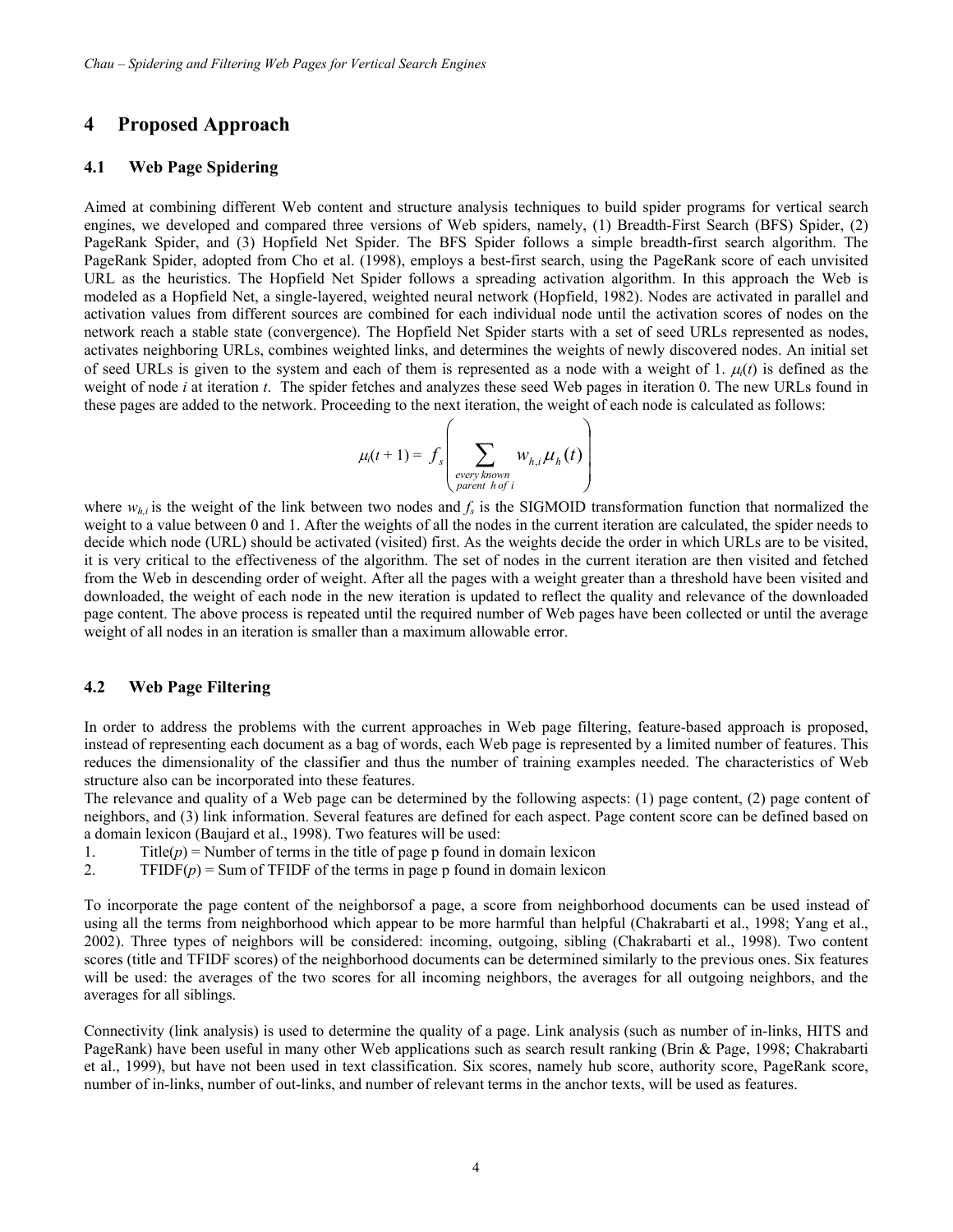The 14 features identified will be used as input to a classifier. A neural network and a SVM are proposed. A feedforward/backpropagation neural network will be adopted because of its robustness and wide usage in classification. The input layer of the neural network will have 14 nodes that correspond to the 14 feature scores of each page. There will be one single output node determining the combination of relevance and quality of a page (whether a Web page should be included in the vertical search engine or not), in order to allow better comparison, a support vector machine also will be used because of its outstanding performance in traditional text classification (Yang & Liu, 1999). It will be used to perform classification based on the same feature scores.

# **5 Evaluation**

In order to evaluate the proposed approach, experiments that compare the proposed approaches with traditional approaches have been conducted.

The medical field was chosen as the domain for the evaluation, in the medical domain, it is important for a vast diversity of users (including medical doctors, researchers, librarians and general public) to find important and high-quality information on health topics on the Web. It is also important to distinguish between web pages of good and poor quality. A medical lexicon was created based on the UMLS Metathesaurus, a widely-used medical thesaurus.

A testbed was created by running a random-first search that started with 5 URLs in the medical domain and traversed the Web following random outgoing links. The random-first search was run until 1 million pages were collected and indexed. The testbed represented a typical collection from simple Web spiders, and consisted of 1,040,388 valid, unique Web pages.

We designed and conducted two experiments to compare the three spidering algorithm. Each spider was executed to perform virtual spidering on the testbed. Although the local repository contained information of all the pages, each spider could access only information based on pages it already had visited. The same set of seed URLs used to create the testbed were used as starting points for each spider, which ran until 100,000 Web pages had been visited. The performance of the spiders were measured by precision and recall, the most popular measures used in information retrieval research. The Web pages visited by each spider were also examined by medical experts in a user study. The experimental results showed that the proposed Hopfield Net Spider consistently achieved better performance than the BFS Spider and the PageRank Spider. The Hopfield Net Spider and BFS Spider also ran significantly faster than the PageRank Spider (Chau & Chen, 2002).

## **6 Future Research**

The proposed approaches to text classification will be evaluated. Three hundred documents will be randomly chosen from the testbed, and manually classified by a human domain expert as "acceptable" and "not acceptable" for a medical search engine. The 300 pages will be classified into 2 sets: training data and testing data. All other Web pages in the testbed will also be accessible for content, neighbor and link analysis by the classifier during the training and testing phases.

The proposed feature-based NN approach and feature-based SVM approach will be compared with 2 benchmark approaches: (1) a TF\*IDF approach, and (2) a keyword-based SVM approach. The TF\*IDF approach is adopted from Baujard et al. (1998). TF\*IDF score is calculated for those terms found in the medical lexicon. The scores for all documents in the training set are calculated. A threshold that best divides the documents into the 2 classes is determined. This threshold is then used for testing. The SVM approach will be adopted from Joachims (1998). A subset of features (terms) are selected from the training documents using various techniques. Stop terms (e.g., a, the, is) will be filtered, and stemming will be applied using the Porter stemmer (Porter, 1980).

Each of the 4 approaches will be evaluated using 10-fold cross-validation. The results will then be compared. The results will be measured by precision, recall, and F-measure, which are commonly used in text classification evaluation. The effect of the number of training examples on the performance will also be analyzed.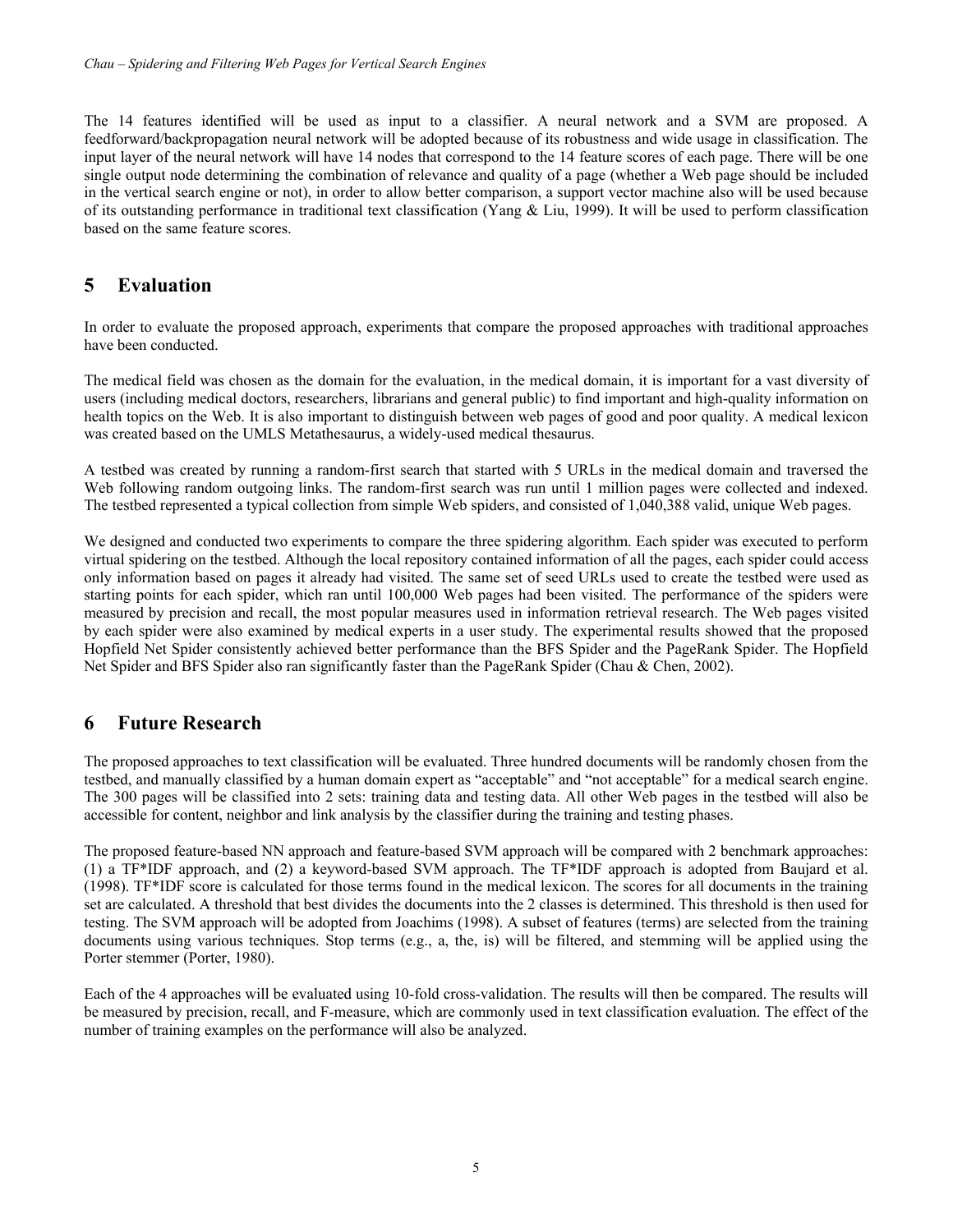# **7 References**

Baujard, O., Baujard, V., Aurel, S., Boyer, C., and Appel, R. D. "Trends in Medical Information Retrieval on the Internet," *Computers in Biology and Medicine*, 28, 1998, pp. 589-601.

Brin, S. and Page, L. "The Anatomy of a Large-Scale Hypertextual Web Search Engine," in *Proceedings of the 7th International World Wide Web Conference*, Brisbane, Australia, Apr 1998.

Chau, M. and Chen, H. "Personalized and Focused Web Spiders," in *Web Intelligence*, N. Zhong, J. Liu Y. Yao (eds.), Springer, forthcoming.

Chakrabarti, S., Dom, B., and Indyk, P. "Enhanced Hypertext Categorization Using Hyperlink," in *Proceedings of ACM SIGMOD International Conference on Management of Data*, Seattle, Washington, USA, Jun 1998.

Chakrabarti, S., Dom, B., Kumar, S. R., Raghavan, P., Rajagopalan, S., Tomkins, A., Gibson, D., and Kleinberg, J. "Mining the Web's Link Structure," *IEEE Computer*, (32:8), 1999, pp. 60-67.

Cho, J., Garcia-Molina, H., and Page, L. "Efficient Crawling through URL Ordering," in *Proceedings of the 7th International World Wide Web Conference*, Brisbane, Australia, Apr 1998.

Furnkranz, J. "Exploiting Structural Information for Text Categorization on the WWW," in *Proceedings of the 3rd Symposium on Intelligent Data Analysis (IDA'99)*, Amsterdam, Netherlands, pp. 487-497.

Hopfield, J. J. "Neural Network and Physical Systems with Collective Computational Abilities," *Proceedings of the National Academy of Science*, USA, (79:4), 1982, pp. 2554-2558.

Iwayama, M. and Tokunaga, T. "Cluster-based Text Categorization: A Comparison of Category Search Strategies," in *Proceedings of the 18th Annual International ACM Conference on Research and Development in Information Retrieval (SIGIR'95)*, pp. 273-281.

Joachims, T. "Text Categorization with Support Vector Machines: Learning with Many Relevant Features," in *Proceedings of the European Conference on Machine Learning*, Berlin, 1998, pp. 137-142.

Joachims, T., Chistianini, N., Shawe-Taylor, J. "Composite Kernels for Hypertext Categorization," in *Proceedings of the 18th International Conference on Machine Learning (ICML'01)*, 2001.

Kleinberg, J. "Authoritative Sources in a Hyperlinked Environment," in *Proceedings of the ACM-SIAM Symposium on Discrete Algorithms*, 1998.

Koller, D. and Sahami, M. "Hierarchically Classifying Documents Using Very Few Words," in *Proceedings of the 14th International Conference on Machine Learning (ICML'97)*, 1997, pp. 170-178.

Lam, S.L.Y, and Lee, D.L. "Feature Reduction for Neural Network Based Text Categorization," in *Proceedings of the International Conference on Database Systems for Advanced Applications (DASFAA '99)*, Hsinchu, Taiwan, Apr 1999.

Lewis, D. D. and Ringuette, M. "Comparison of Two Learning Algorithms for Text Categorization," in *Proceedings of the Third Annual Symposium on Document Analysis and Information Retrieval (SDAIR'94)*, 1994.

Lyman, P. and Varian, H. R. "How Much Information," available at http://www.sims.berkeley.edu/how-much-info/, 2000/.

Manber, U., Smith, M., and Gopal, B. "WebGlimpse: Combining Browsing and Searching," in *Proceedings of the USENIX 1997 Annual Technical Conference*, Anaheim, California, Jan 1997.

Masand, B., Linoff, G., and Waltz, D. "Classifying News Stories Using Memory Based Reasoning," in *Proceeedings of the 15th Annual International ACM Conference on Research and Development in Information Retrieval (SIGIR'92),* pp. 59-64.

McCallum, A., Nigam, K., Rennie, J., and Seymore, K. "A Machine Learning Approach to Building Domain-specific Search Engines," in *Proceedings of the International Joint Conference on Artificial Intelligence (IJCAI-99)*, 1999, pp. 662-667.

Ng, H. T., Goh, W. B., and Low, K. L. "Feature Selection, Perceptron Learning, and a Usability Case Study for Text Categorization," in *Proceedings of the 20th Annual International ACM Conference on Research and Development in Information Retrieval (SIGIR'97)*, 1997, pp. 67-73.

Oh, H. J., Myaeng, S. H., and Lee, M. H. "A Practical Hypertext Categorization Method Using Links and Incrementally Available Class Information," in *Proceedigns of the 23rd Annual International ACM Conference on Research and Development in Information Retrieval (SIGIR'00)*, 2000, pp. 264-271.